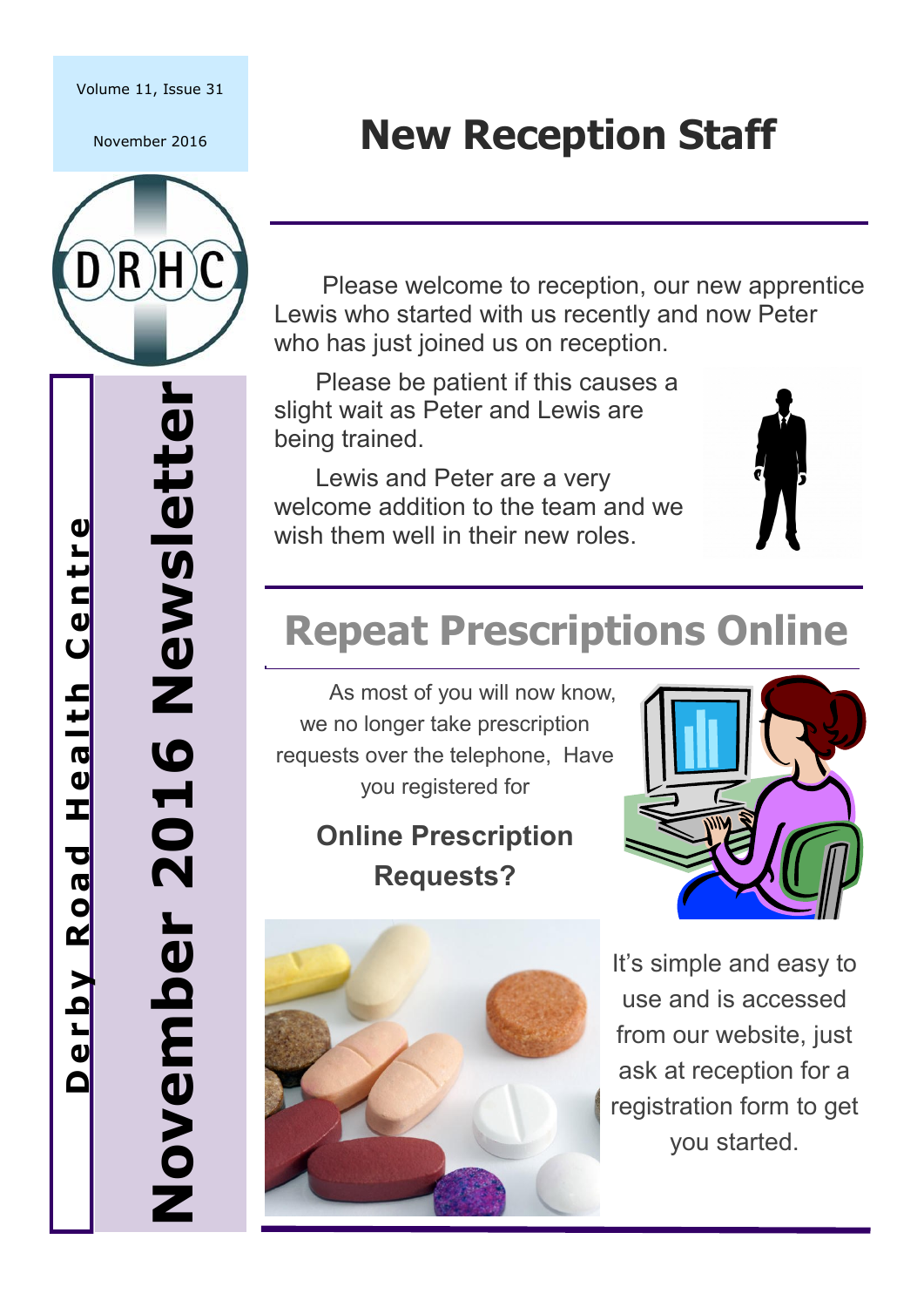#### **PATIENT PARTICIPATION GROUP**



 We have a small patient group but are always looking for members to join and welcome feedback from patients .

 The group aim to meet approximately 6 times a year to discuss patient needs and the services we provide. We are constantly looking at different ways to improve the patient experience and this forum gives the group the opportunity to have their say and offer improvements and suggestions.

 Your commitment is purely on a voluntary basis and you can give as little or as much time as you wish! Why not join us for an informal chat! If you are interested, please contact the PPG Chair, Rob Kirkwood on 07855 151 658 or leave your contact details with reception.

The group has recently joined NAPP, the National Association of Patient Participation, and are looking at new ways to develop the group in support of patients and working towards improved communication between patients and the practice.



#### **Our Contact Details:**

**Derby Road Health Centre 336 Derby Road, Lenton, Nottingham NG7 2DW**

**Tel: 0115 89 65001 www.drhc.org.uk ncccg.contact-drhc@nhs.net**

**Derby Road Health Centre has a sister practice Grange Farm Medical Centre in Bilborough. They are on Tremayne Road, Nottingham. NG8 4HQ Tel: 0115 8965 002 www.gfmc.org.uk**